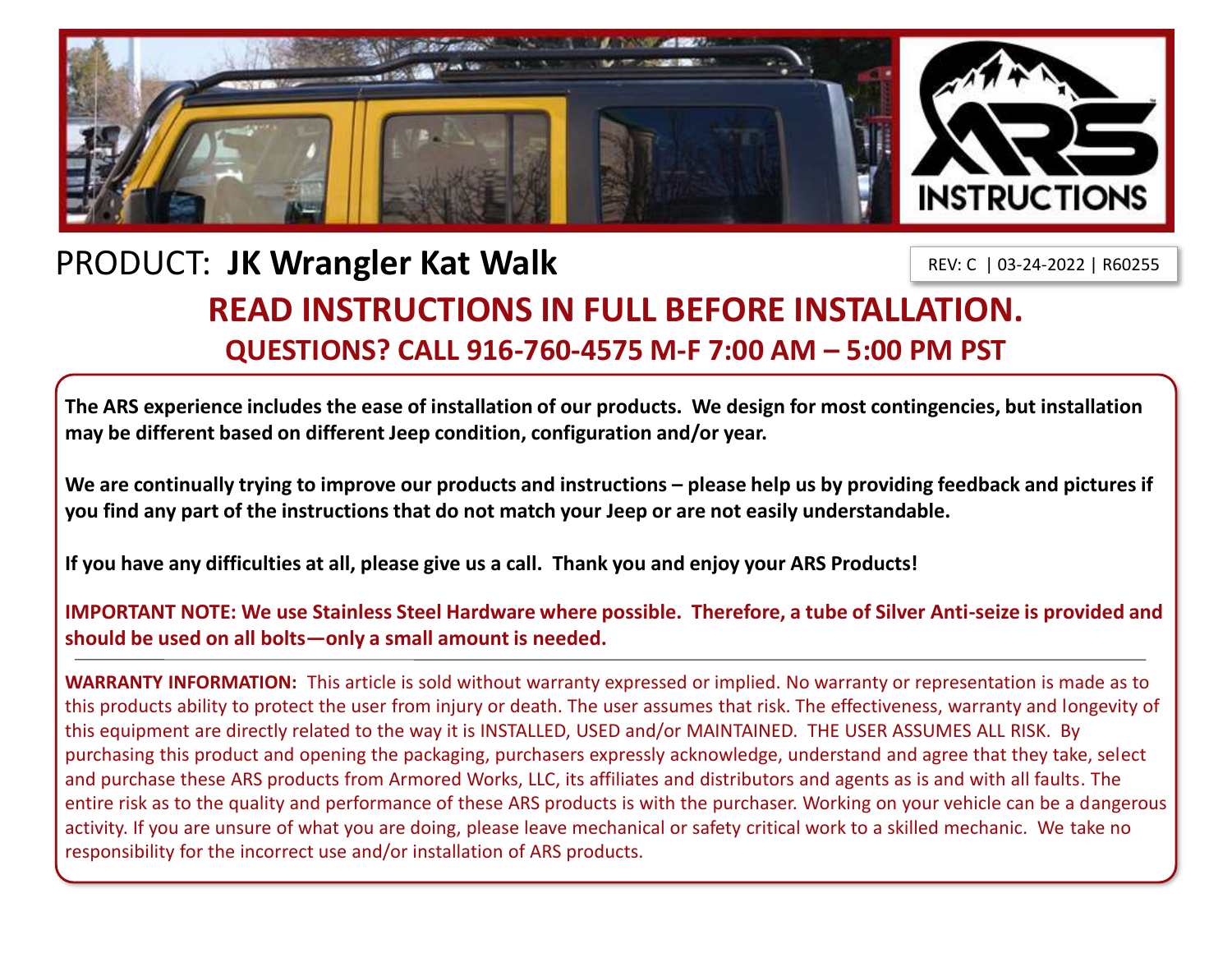

**Tools Required:** This list is the recommended tools for ease of installation. Other versions of the same tool can be used. For example, Allen Wrenches instead of Allen Drive Sockets.



**HOW TO USE THIS GUIDE:** The installation guide contains ALL steps for installation. Please read and follow the instructions in order of each page top to bottom and left to right.

**Jeep Model:** Instructions may apply to multiple Jeep models but are labeled separately where appropriate (i.e. TJ vs. LJ). **Options:** Because of the number of component options we offer, these instructions may contain steps that will not match your configuration. You can skip these steps.

**Images:** Pictures are provided, and parts are labeled throughout the instructions. Each text box contains guidance based on the pictures next to it. The text will refer to alphabetical labels (A, B, etc.) found in the images.

**Installation Notes:** Terms may be used in the body of the instructions that you may not be familiar with, if you have any questions feel free to contact us at the number below, or email techhelp@metalcloak.com

**QUESTIONS: Any questions or comments about the instructions? Call us at 916-760-4575 M-F 7:00 AM – 5:00 PM PST.**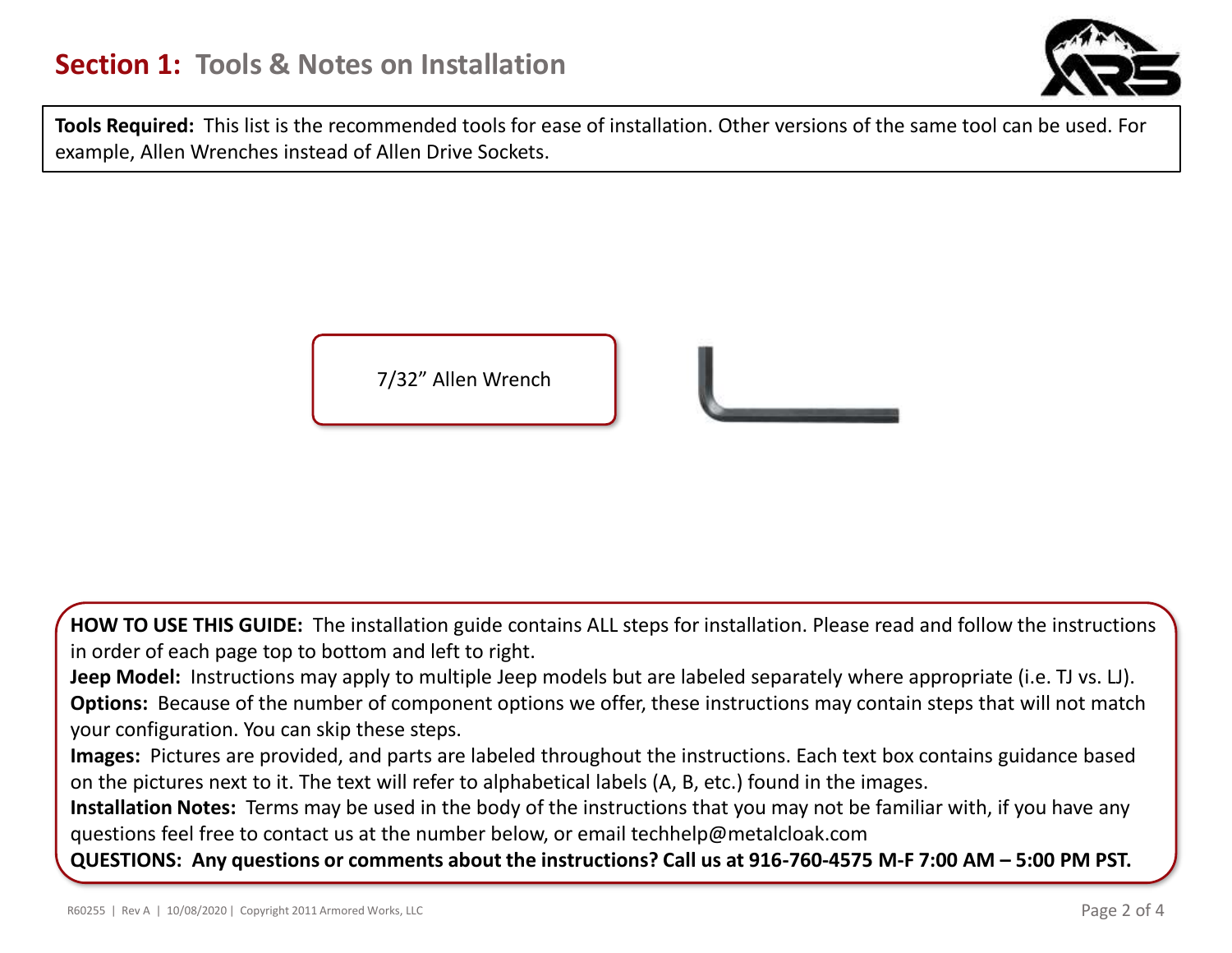**Section 2: Product Components**